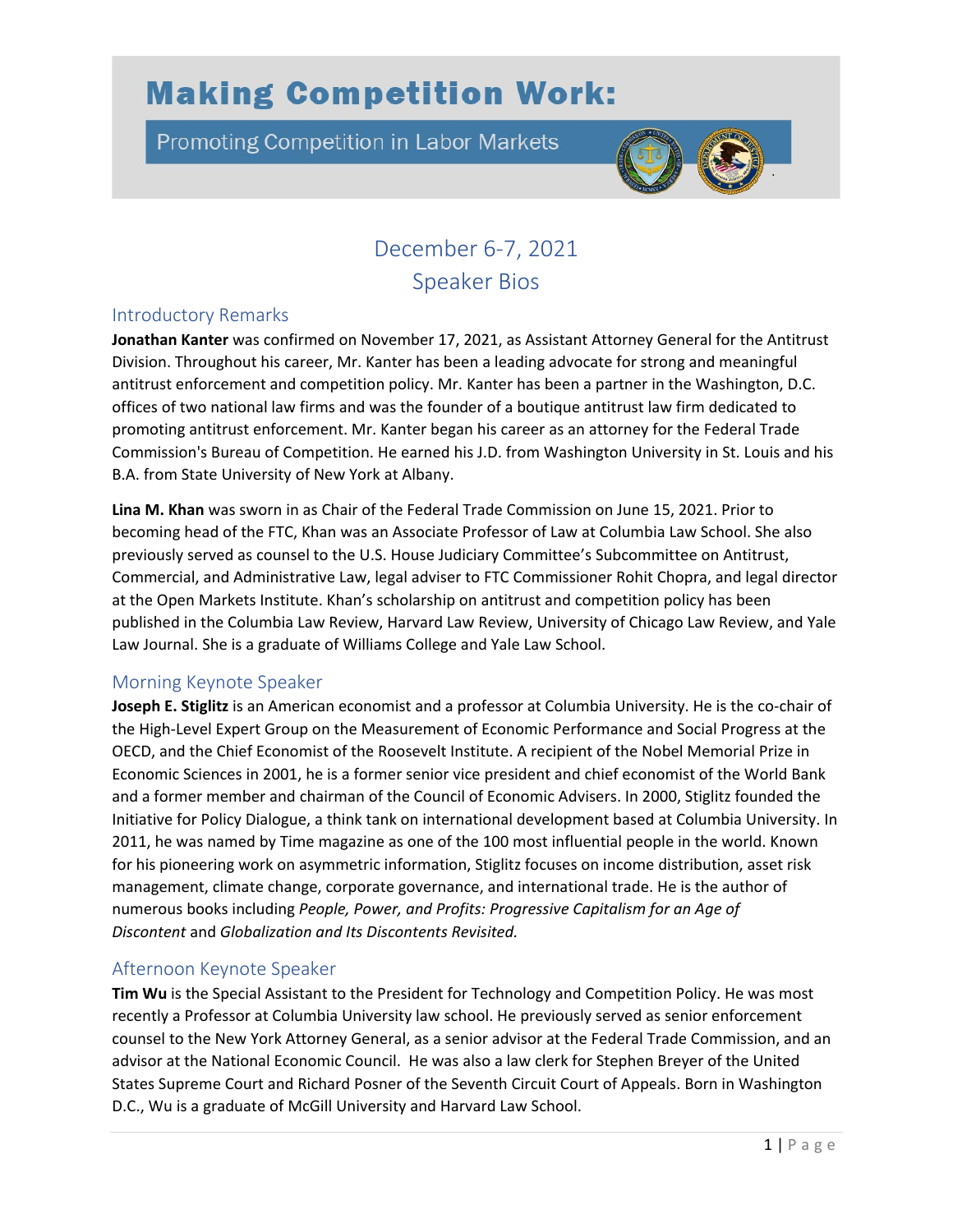# Panel I: Litigating Labor Monopsony: Mergers and Unilateral Conduct

**Rachel S. Brass** is a partner in the San Francisco office of Gibson, Dunn & Crutcher and co-chair of the Firm's Antitrust and Competition Practice Group. She is a member of the firm's Litigation Department where her practice focuses on investigations and litigation in the antitrust, labor, and employment areas. Ms. Brass also has extensive experience representing international and domestic clients in highstakes appellate litigation in the Supreme Court. She has special expertise in international matters and teaches an upper-level course in International Antitrust Law at Berkeley Law School. Recent victories in the labor market space include defeating class certification in no-poach lawsuits against McDonald's and Jimmy John's.

**Joshua P. Davis** is a Research Professor at U.C. Hastings College of the Law, and on January 1, 2022, he will become a shareholder at Berger Montague PC and manage its new San Francisco Bay Area Office. He is one of the foremost scholars in the country on private antitrust enforcement and class litigation. He has represented and continues to represent plaintiffs in numerous antitrust class actions, including workers. He has played a central role in representing the plaintiffs in ongoing antitrust litigation on behalf of MMA fighters against the UFC. He has also recently co-authored an article, Antitrust as Antiracism: Antitrust as a Partial Cure for Systemic Racism (and Other Systemic "Isms"), which discusses the UFC litigation as well as other cases.

**Michael Kades** is the director for markets and competition policy at the Washington Center for Equitable Growth. His research focuses on competition and antitrust enforcement, with an emphasis on consumers, wages, equality, and innovation. Prior to joining Equitable Growth, Michael worked as antitrust counsel for Sen. Amy Klobuchar (D-MN), the ranking member on the Senate Judiciary Subcommittee on Antitrust, Competition Policy and Consumer Rights, where he led efforts to reform antitrust laws. Previously, he spent 20 years investigating and litigating some of the most significant antitrust actions as an attorney at the Federal Trade Commission. During his time at the FTC, he was an attorney advisor to Chairman Jon Leibowitz. He has testified before Congress and the Federal Trade Commission and has been cited by The New York Times, The Washington Post, and other media outlets on antitrust enforcement and competition policy matters. Kades is a graduate of Yale University and the University of Wisconsin Law School.

**Doha Mekki** is an Assistant Chief in the Defense, Industrials, and Aerospace Section at the Antitrust Division of the U.S. Department of Justice, where she supervises attorneys and provides guidance on the section's civil merger and conduct investigations and enforcement matters. In 2021, she was designated the Division's Special Counsel for Labor. In that capacity, she helps advance the Division's civil and criminal enforcement in labor markets. Ms. Mekki joined the Antitrust Division in 2015 as a Trial Attorney in the Defense, Industrials, and Aerospace Section. From 2018 to 2020, she was detailed to the Front Office as a Counsel to the Assistant Attorney General. She is a two-time recipient of the Assistant Attorney General's Award of Distinction and she has testified before Congress about competition in labor markets. Ms. Mekki holds a B.A. from Duke University, a J.D. from the University of Pennsylvania Law School, and an M.B.E. (Bioethics) from the Department of Medical Ethics at the University of Pennsylvania Perelman School of Medicine.

**Fiona M. Scott Morton** is the Theodore Nierenberg Professor of Economics at the Yale University School of Management where she has been on the faculty since 1999. Her area of academic research is industrial organization, with a focus on empirical studies of competition. The focus of her current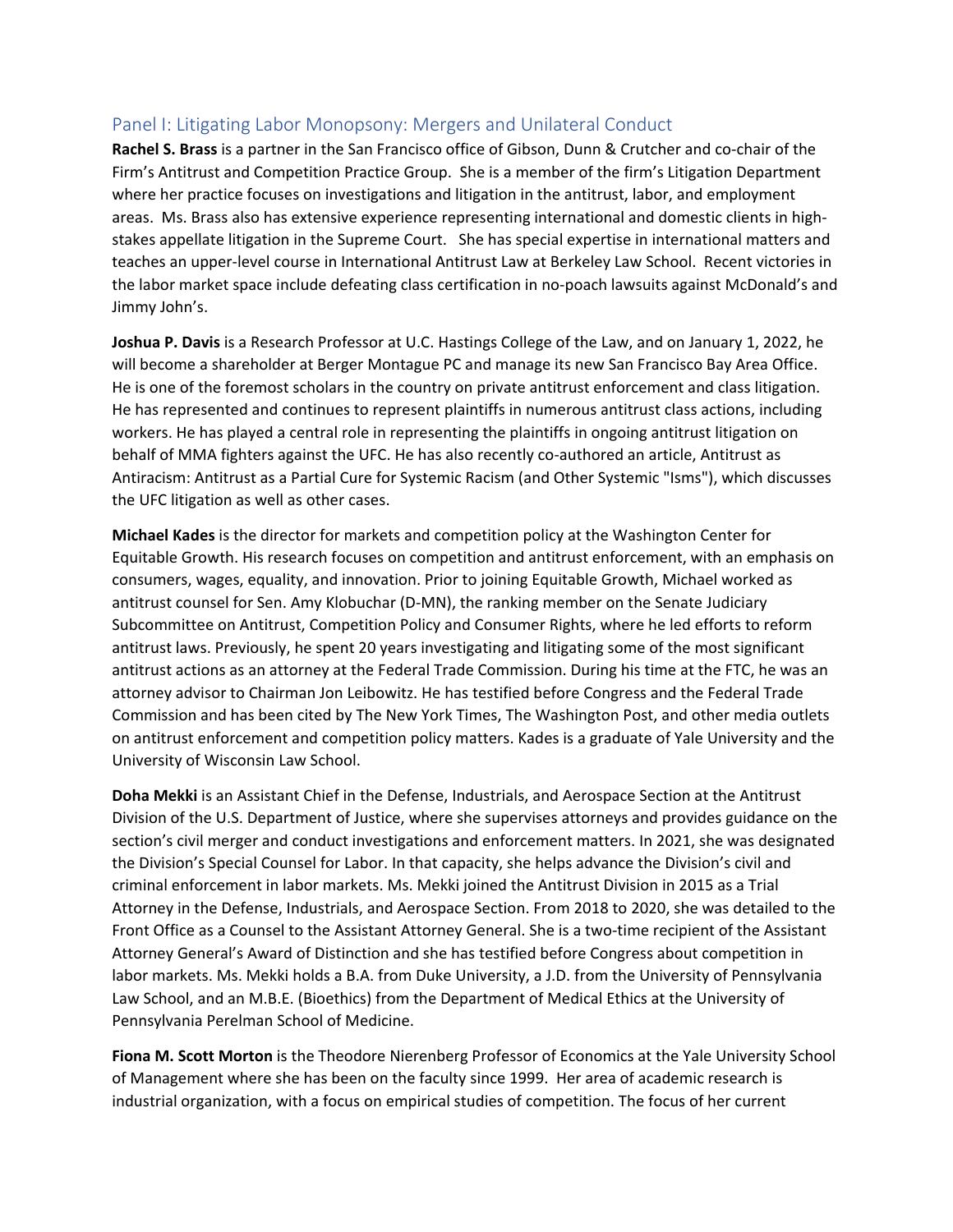research is competition in healthcare markets and the economics of antitrust. From 2011-12 Professor Scott Morton served as the Deputy Assistant Attorney General for Economic Analysis (Chief Economist) at the Antitrust Division of the U.S. Department of Justice, where she helped enforce the nation's antitrust laws. At Yale SOM she teaches courses in the area of competitive strategy and antitrust economics. She served as Associate Dean from 2007-10 and has won the School's teaching award three times. She founded and directs the Thurman Arnold Project at Yale, a vehicle to provide more antitrust programming and policy projects to Yale students. Professor Scott Morton has a BA from Yale and a PhD from MIT, both in Economics. She is a frequent speaker at seminars and conferences across the United States and Europe.

#### Panel II: Labor Perspective on Competition Issues

**Lisa Frank** is the Executive Vice President of SEIU Healthcare Pennsylvania. She is a fierce advocate for frontline caregivers and has more than a two decades of deep experience in the healthcare industry in Pennsylvania and beyond. She is primed to cover: monopsony impact on workers of healthcare industry consolidation, including lower pay and less favorable working conditions as well as non-compete restrictions; other ways that employer power is manifest in worker abuses that are not traditionally recognized in competition analysis, and the need to think outside the strict competition space and consider proactive policy measures to ensure worker power in labor markets and on the job; and labor market frictions and the need for lower market share thresholds in labor market concentration analysis.

**Iain Gold** is the Director of the International Brotherhood of Teamsters Strategic Research and Campaigns Department a position he has held for the past 16 years. The department supports the Teamsters national organizing campaigns, contract negotiations and closely follows industry, technology and policy trends and decisions that impact Teamster industries. Iain holds a M.S. in Industrial Relations from the University of Wisconsin-Madison and a B.A. in Economics from the Pennsylvania State University.

**Miriam Larson-Koester** is an economist in the Bureau of Economics at the Federal Trade Commission. She holds a PhD in Economics from Cornell University with a research focus in labor economics. Her research centers on the intersection of gender and labor. Her papers include works on preference in the United States, the labor supply choices of households, and the relationship between occupation gender composition and occupation choice.

**John Marshall** is a Senior Capital Markets Analyst with the United Food and Commercial Workers' Capital Stewardship Program. At the UFCW, Marshall conducts financial research on public and private companies and works closely with investors and analysts on corporate governance matters. Marshall was the UFCW staff liaison to the AFL-CIO's Commission on the Future of Work and Unions, and recently served on the state of California's Future of Work Commission. Marshall graduated from the University of California at Santa Cruz with a degree in American Studies, received his MBA from the UCLA Anderson School of Management, and is a holder of the Chartered Financial Analyst (CFA) designation. Prior to joining the UFCW, Marshall was Research Director for the SEIU Capital Stewardship Program.

**Marka Peterson** is the Legal Director and Associate General Counsel at the Strategic Organizing Center or SOC. SOC is a labor federation whose affiliate unions include the International Brotherhood of Teamsters, the Service Employees International Union, the Communication Workers of America, and the United Farm Workers that together represent more than 4 million workers. Marka has spent her career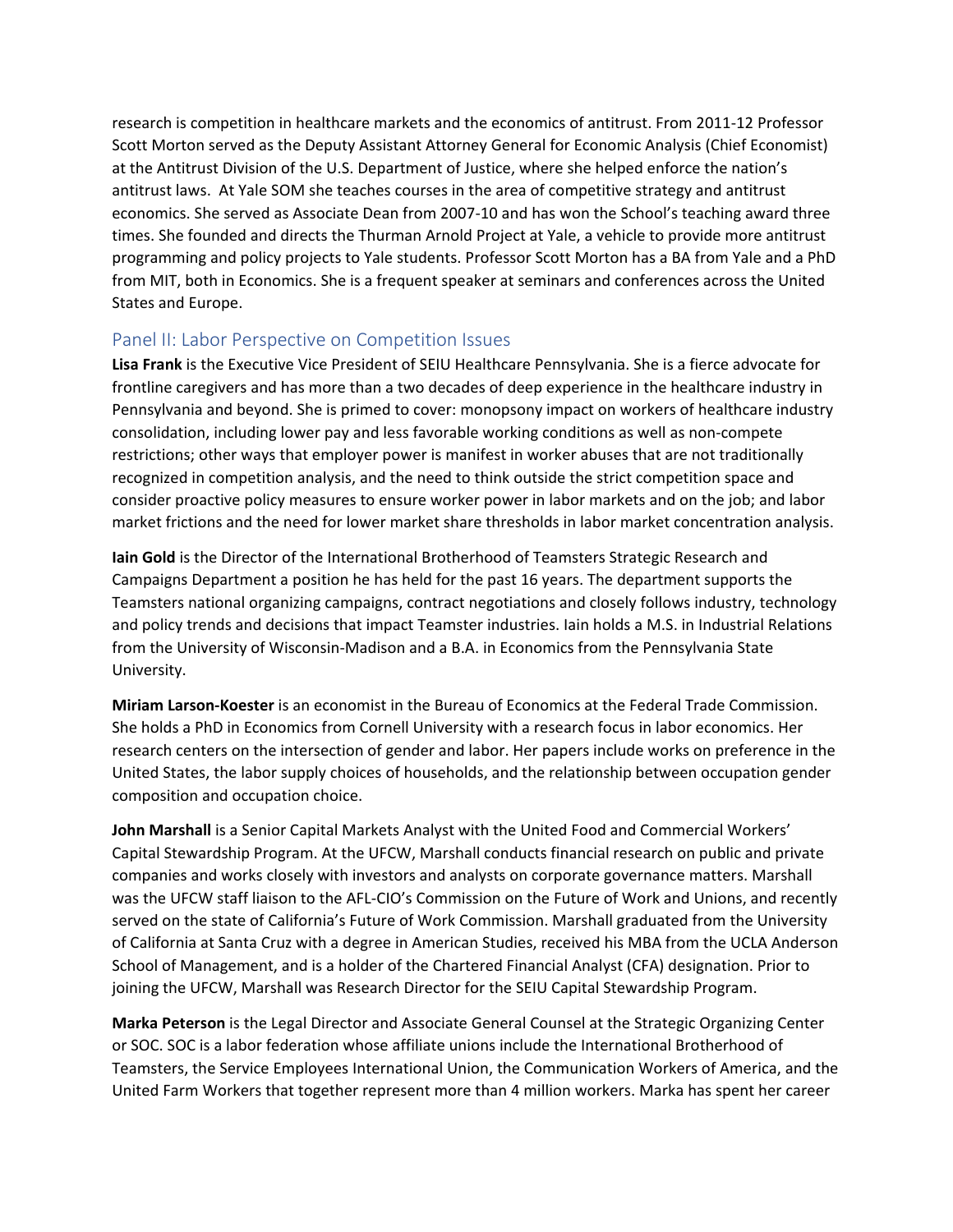fighting for working people. She worked for the labor movement for several years prior to attending law school as a strategic researcher and campaigner, then attended New York University, graduating Order of the Coif. Since then she has worked as a fellow at Public Citizen Litigation Group, prosecuted securities and consumer class actions and human rights cases at a plaintiffs' firm, and spent several years designing legal strategies and tactics to hold corporations accountable to working people at SOC and its predecessor, Change to Win.

**Shannon Wait,** a former TVC at a Google Data Center, made history when she was the first Alphabet Workers Union-CWA member to file unfair labor practices against Google and Modis after she was told she was not allowed to discuss pay or join a union. Both Google and Modis settled - a win for a small minority union and workers in right-to-work states. Now, Shannon organizes alongside TVCs in AWU-CWA and Alphabet as a campaign assistant.

# Panel III: Contractual Restraints that Can Impede Worker Mobility

**Richard Cassidy** chaired the Drafting Committee for the Uniform Restrictive Employment Agreement Act. He has represented thousands of employees in employment disputes and litigated many cases involving covenants not to compete and other restrictive employment agreements. Rich is a Vermont tort and employment lawyer with more than 40 years of experience. He has served as a Uniform Law Commissioner since Vermont Governor Howard Dean appointed him in 1994. He was the President of the Uniform Law Commission from 2015 – 2017 and served as Chair of the ULC Executive Committee, and of its Scope and Program Committee. He was a ULC Secretary and served on its Executive Committee for 12 years. He is an elected Member of the American Law Institute, a member of the National Employment Lawyer's Association, the Vermont Association for Justice, and the Vermont Trial Lawyers Association. He is a 1978 graduate of Albany Law School and a 1975 graduate of the University of Vermont.

**Terri Gerstein** is the Director of the State and Local Enforcement Project at the Harvard Law School Labor and Worklife Program and a Senior Fellow at the Economic Policy Institute. She was recently an Open Society Foundations Leadership in Government Fellow. Previously, Terri was the Labor Bureau Chief in the New York State Attorney General's Office and a Deputy Commissioner in the New York State Department of Labor. Before her government service, Terri was a nonprofit lawyer in Miami, Florida, where she represented immigrant workers and co-hosted a Spanish language radio show on workers' rights. Her writing on workers' rights issues has appeared in the *New York Times, the Washington Post, Politico, NBC News Think, CNN Business, Slate, the Guardian, the Nation*, and *the American Prospect*, among others. She's a graduate of Harvard College and Harvard Law School.

**Daniel Gilman** is an Attorney Advisor in the FTC's Office of Policy Planning, where he works on competition issues in health care and technology markets. He co-authored the FTC staff policy paper, *Policy Perspectives: Competition and the Regulation of Advanced Practice Nurses*, and he contributed to the FTC Staff Report, *Broadband Connectivity Competition Policy*. In addition, he has published in numerous law, policy, and scientific journals. In 2014-15, he was the Victor H. Kramer Foundation Fellow at Harvard Law School, visiting from the FTC. Mr. Gilman came to the FTC from the University of Maryland, where he was for two years a visiting professor of law, teaching law and economics and health and science law. He holds a PhD from the University of Chicago, a JD from Georgetown, and an AB from Dartmouth College.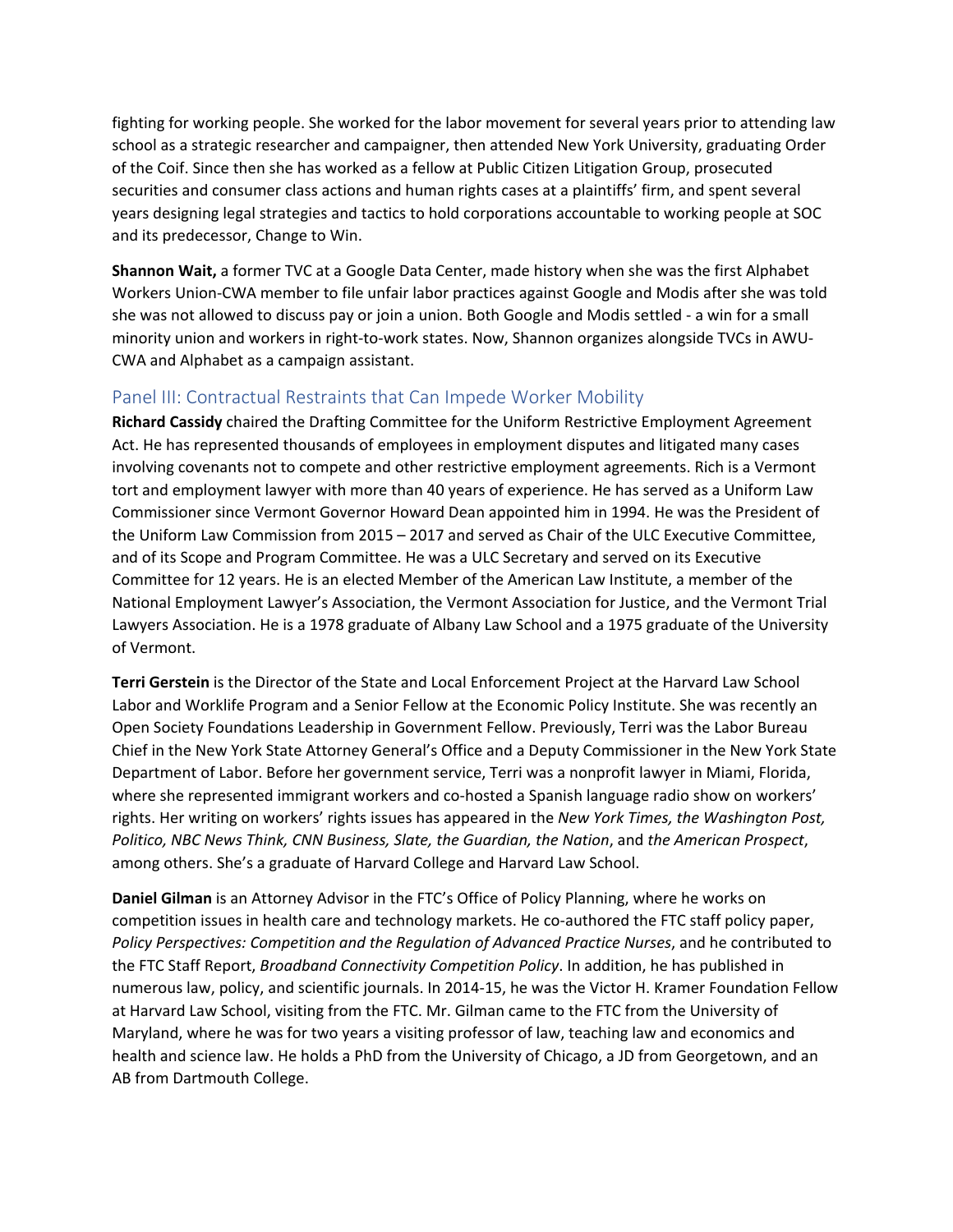**Marcia Goodman,** a partner in Mayer Brown's Chicago office, primarily represents global employers on a wide range of US and cross-border employment law matters. She frequently prosecutes and defends actions in state and federal courts—and before arbitration panels—related to the enforcement of trade secret provisions, covenants not to compete, non-disclosure agreements and non-solicitation agreements. She also has experience drafting employment contract language for clients to protect them against unfair competition and improper solicitation of customers and employees, as well as misappropriation of trade secrets. She defends employers in class action and pattern and practice discrimination claims, retaliation and whistleblower actions under the Sarbanes-Oxley, Dodd-Frank Acts and other laws. Marcia has been recognized as a leading employment lawyer by Chambers USA from 2008-2021, a key contact in Chambers Global and one of the Best Lawyers in America from 2010-2021. Since 2018, she has also been recognized as one of Benchmark Litigation's Labor and Employment Stars and noted as a key lawyer by Legal 500 US.

**Michael Lipsitz** is an economist in the Bureau of Economics at the Federal Trade Commission. He previously worked as a professor at Miami University in Ohio and holds a PhD in Economics from Boston University. His research spans labor economics and the economics of contracting, with a focus on labor mobility and power dynamics in labor markets and within firms. He has a particular interest in the effects of covenants not to compete and occupational licensing on workers, entrepreneurs, and businesses**.** His work has been published in leading academic journals and has been mentioned in the *New York Times* and the *Wall Street Journal*.

**Evan Starr** is an Assistant Professor of Management & Organization at the Robert H. Smith School of Business, University of Maryland. Formerly a professor at the University of Illinois, Dr. Starr received his PhD in Economics from the University of Michigan. His research examines issues at the intersection of human capital, entrepreneurship, and technology. He is particularly interested in the impacts of postemployment restrictive covenants on workers and firms. Dr. Starr has authored more than a dozen articles in leading journals in economics and management and testified in front of the US Senate and the US House of Representatives. His research has been covered in major news outlets including *The New York Times*, *The Wall Street Journal*, *The Economist*, *NPR*, *Financial Times*, and *The Washington Post*. Dr. Starr received funding for the research he may discuss today from the University of Michigan and from the Ewing Marion Kauffman Foundation.

# Panel IV: Information Sharing Among Employers: Harms, Benchmarks & Lessons from Industry

**Laura Alexander** is the Vice President of Policy at the American Antitrust Institute (AAI), where she researches, writes, and advocates on antitrust issues. Prior to joining AAI, Laura spent a decade in private practice litigating pathbreaking antitrust cases. Laura regularly files amicus briefs on a wide range of antitrust issues, including buyer-side market power and anticompetitive conduct by employers. Laura's research and scholarship includes work on monopsony, conspiracy standards, and bargaining power, among other topics.

**Peter C. Carstensen** is the Fred W & Vi Miller Chair in Law Emeritus at the University of Wisconsin Law School and a Senior Fellow of the American Antitrust Institute. His scholarship and teaching have focused on competition policy issues. He is the author of COMPETITION POLICY AND THE CONTROL OF BUYER POWER: A GLOBAL ISSUE (2017), co-edited FEDERAL STATUTORY EXEMPTIONS FROM ANTITRUST LAW (ABA, 2007); and co-edited COMPETITION POLICY AND MERGER ANALYSIS IN DEREGULATED AND NEWLY COMPETITIVE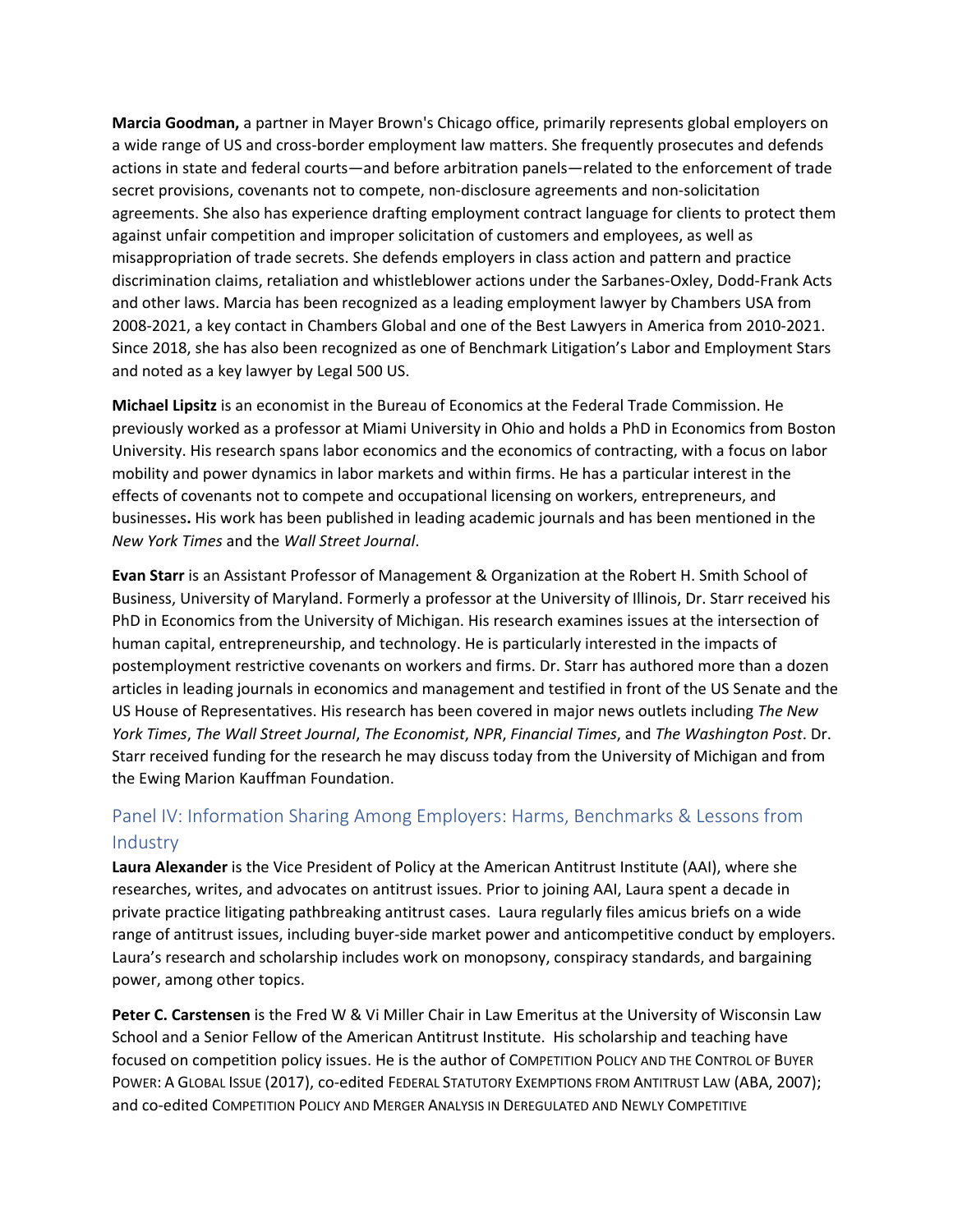INDUSTRIES (2008). He has also done extensive research on the competition issues in agricultural markets.

**Ryan Danks** is chief of the Washington Criminal I Section of the Antitrust Division. Previously Ryan served as an assistant chief, counsel to the Assistant Attorney General, and as a trial attorney responsible for prosecuting cartels and official corruption, and litigating merger and non-merger civil enforcement actions.

**Joseph Harrington** is the Patrick T. Harker Professor at The Wharton School of the University of Pennsylvania. His research on collusion and cartels has been published in leading economic and law journals for which he has received several awards including the Antitrust Writing Award for Best Concerted Practices and Honorable Mention for the Jerry S. Cohen Memorial Fund Writing Award for antitrust scholarship. He is the author or co-author of Economics of Regulation and Antitrust, The Theory of Collusion and Competition Policy, and, just released, Hub-and-Spoke Cartels: Why They Form, How They Operate, and How to Prosecute Them.

**Jeffrey Kessler** focuses his practice on all aspects of antitrust/competition, sports law, intellectual property (IP), complex litigation, and government criminal and civil investigations. He has been lead counsel in some of the most complex antitrust, sports law, and intellectual property law cases in the country, including major jury trials, and has represented a number of U.S. and international companies in criminal and civil investigations in the antitrust, trade, and Foreign Corrupt Practices Act (FCPA) areas. He successfully defended Matsushita and JVC against claims of a worldwide conspiracy in the landmark U.S. Supreme Court case Zenith v. Matsushita and is regarded as a leading commentator on international antitrust law. He has also been the lead counsel in numerous IP cases involving frontier issues of IP law and lead counsel in numerous government criminal and civil investigations. He is a member of the firm's Videogame, Gaming and Esports Group dedicated to providing comprehensive legal solutions to companies in these industries. Jeffrey is also one of the most prominent lawyers in the country regularly engaged in high-profile sports litigation.

**Doug Melamed** is Professor of the Practice of Law at Stanford Law School. He joined the Stanford faculty in 2014. In the Fall of 2017, he was the Florence Rogatz Visiting Professor in the Practice of Law at Yale Law School. From 2009 until 2014, Doug was Senior Vice President and General Counsel of Intel Corporation and was responsible for overseeing Intel's legal, government affairs, and corporate affairs departments. Prior to joining Intel in 2009, he was a partner in the Washington, D.C., office of WilmerHale, a global law firm in which he served as a chair of the Antitrust and Competition Practice Group. From 1996 to 2001, he served in the U.S. Department of Justice as Acting Assistant Attorney General in charge of the Antitrust Division and, before that, as Principal Deputy Assistant Attorney General. Doug has authored numerous articles on antitrust, patent law, and law and economics. He is a Life Member of the American Law Institute and a Contributing Editor of the Antitrust Law Journal and a former member of the boards of directors of the Nasdaq exchanges. Doug received his B.A. from Yale and his J.D. from Harvard.

**Nathan Miller** is the Saleh Romeih Associate Professor at the Georgetown University McDonough School of Business and an editor at the Journal of Law and Economics. His research covers topics in the fields of industrial organization and antitrust economics, with a recent focus on collusion and the competitive effects of mergers. Prior to joining Georgetown University, Professor Miller served as an economist at the U.S. Department of Justice, where he provided economic analysis for antitrust investigations. He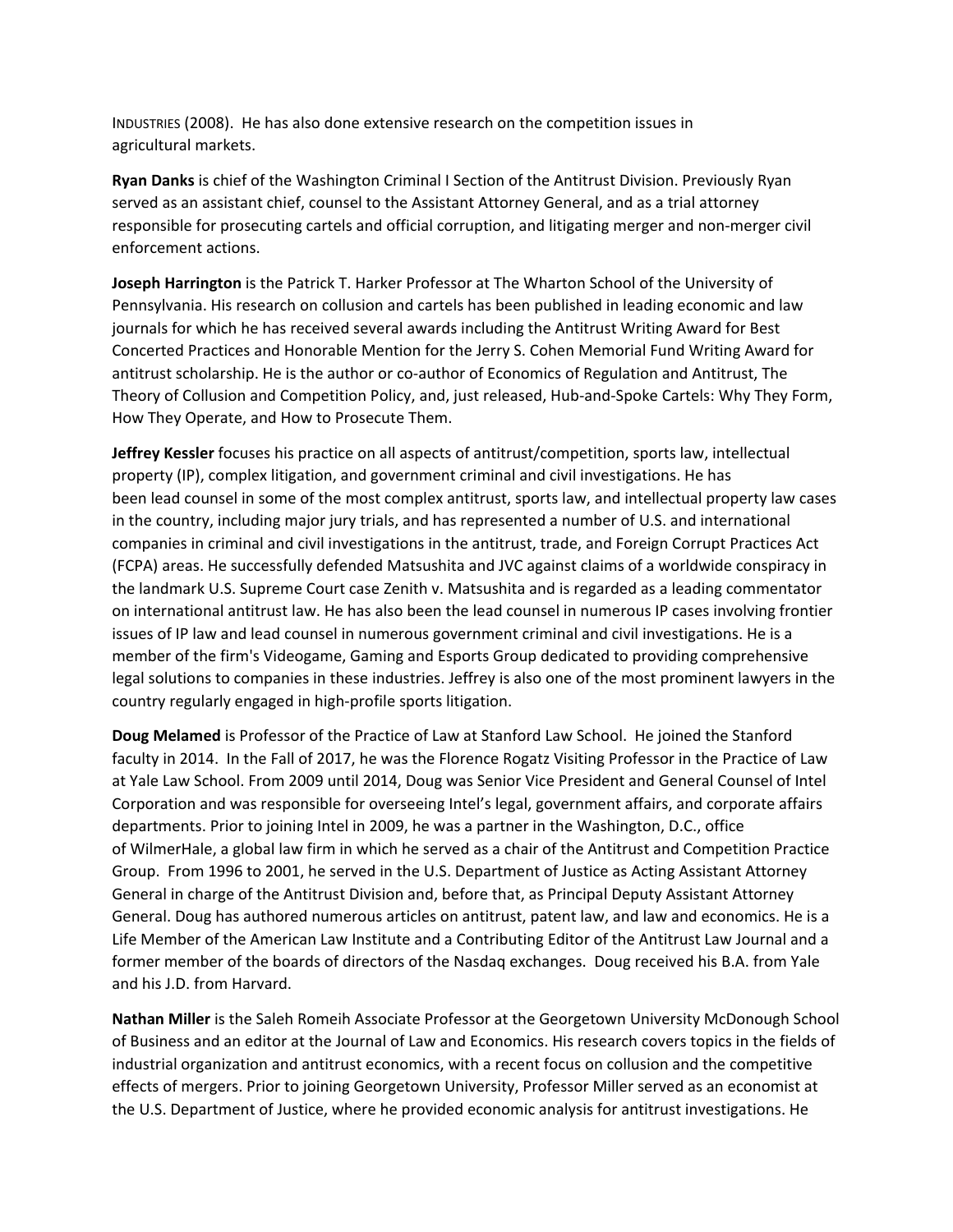holds a Ph.D. in economics from the University of California, Berkeley and a B.A. from the University of Virginia.

**Ellie Prager** is an Associate Professor at the Kellogg School of Management, Northwestern University and currently a Visiting Economist at the Department of Justice Antitrust Division. Prager's academic research focuses on the health care sector, including price determination, insurance plan design, mergers, and health care labor markets. At Kellogg, she teaches data analytics and economics.

#### Panel V: Building a "Whole-of-Government" Competition Policy

**Sharon Block** is the Associate Administrator of the Office of Information and Regulatory Affairs. Since January 20, 2021, she has been delegated the responsibility to lead OIRA. Sharon formerly served as the Executive Director of Harvard Law School's Labor and Worklife Program and was a Lecturer on Law at HLS. During the Obama administration she served as a member of the National Labor Relations Board, as head of the Policy Office at the Department of Labor, and in the White House where she led the historic White House Summit on Worker Voice.

**Heather Boushey** is a member of the Council of Economic Advisers in the Biden administration. She is a co-founder of the Washington Center for Equitable Growth, which was launched in 2013. She served as the President & CEO and a Steering Committee member from 2013–2020. She is one of the nation's most influential voices on economic policy and a leading economist who focuses on the intersection between economic inequality, growth, and public policy. Her latest book, Unbound: How Economic Inequality Constricts Our Economy and What We Can Do About It (Harvard University Press), which was called "outstanding" and "piercing" by reviewers, was on the Financial Times list of best economics books of 2019. She is also the author of Finding Time: The Economics of Work-Life Conflict, and coedited a volume of 22 essays about how to integrate inequality into economic thinking called After Piketty: The Agenda for Economics and Inequality.

**Ben Harris** is a counselor to the Secretary of the Treasury and a nominee to be Assistant Treasury Secretary for Economic Policy. Prior to joining the Treasury Department, Harris was the Executive Director of the Kellogg Public-Private Initiative and a research associate professor at Northwestern University's Kellogg School of Management, in addition to serving as the chief economist to the evidence-based policy organization Results for America. He also founded and was president of the economic consulting group Cherrydale Strategies. Earlier in his career, he served as the chief economist and economic adviser to then-Vice President Joe Biden, was the policy director of The Hamilton Project, a fellow in Economic Studies at the Brookings Institution, and deputy director of the Retirement Security Project. In addition, Harris was a senior research associate with the Urban Institute and the Urban-Brookings Tax Policy Center. Prior to joining the Urban Institute, Harris worked at the White House as a senior economist with the Council of Economic Advisers, where he specialized in fiscal policy and retirement security. He has also served as a research economist at the Brookings Institution and as a senior economist with the Budget Committee in the U.S. House of Representatives. Harris has also taught as an adjunct professor at the policy schools at the University of Maryland and Georgetown University. He holds a Ph.D. in economics from George Washington University, in addition to a master's degree in economics from Cornell University and a master's degree in quantitative methods from Columbia University. He earned his BA in economics at Tufts University. In 2000, Harris was awarded a Fulbright Scholarship to Namibia.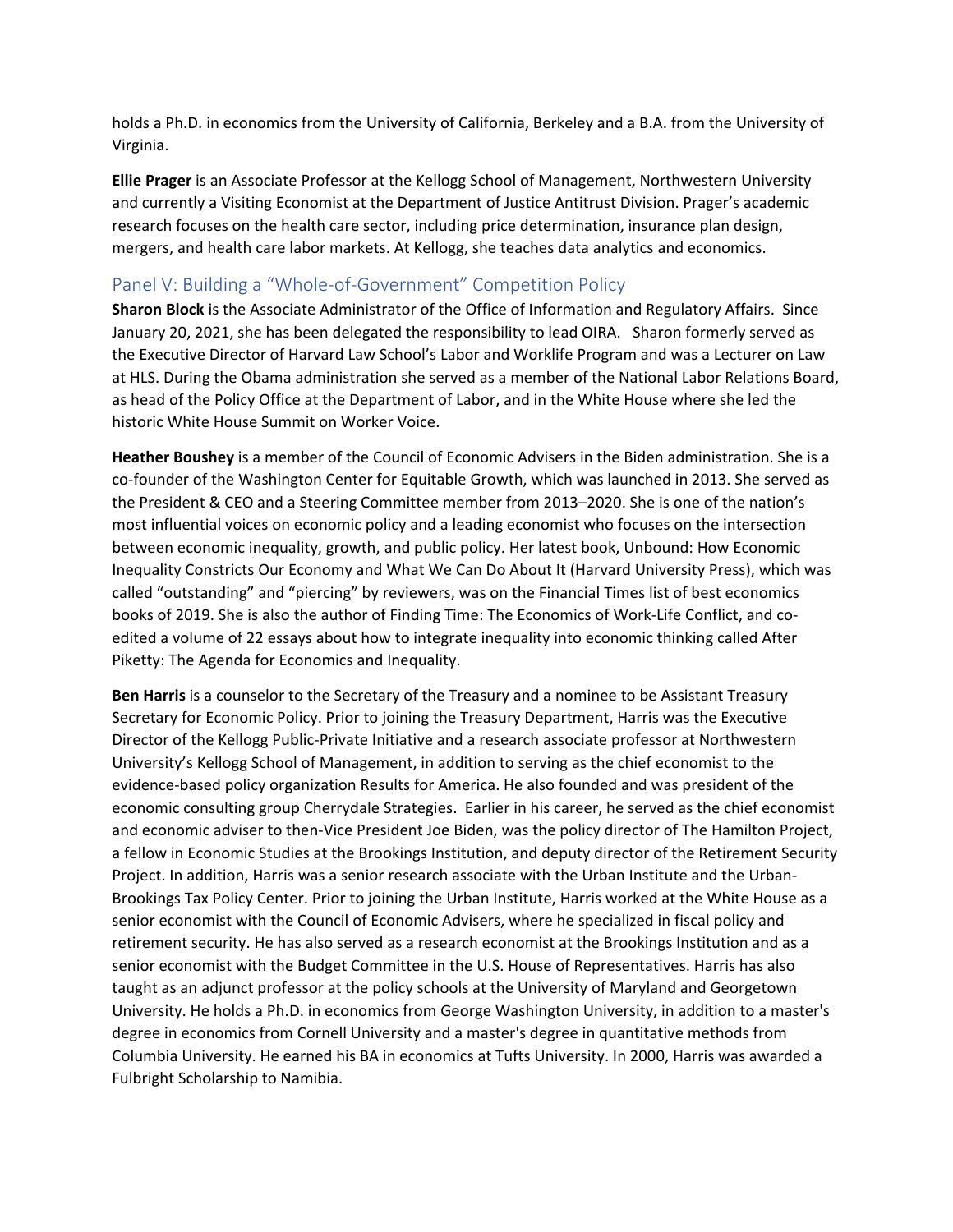**Jack Mellyn** is an Attorney Advisor in the Antitrust Division's Competition Policy & Advocacy Section and serves as co-chair of the Division's Labor Discussion Group, which seeks to advance the Division's civil enforcement and policy efforts with respect to competition in labor markets. Prior to joining the Division, Jack worked as an antitrust associate at two international law firms, clerked in the Northern District of California, and served as a legislative assistant in the U.S. House of Representatives and as a law clerk for the Senate Judiciary Committee. Jack holds a B.A. in History and Political Science from The Ohio State University and a J.D. from the Georgetown University Law Center.

**Rajesh D. Nayak** is the Assistant Secretary for Policy in the Office of the Assistant Secretary for Policy (OASP) at the United States Department of Labor. Raj previously served in a range of senior roles at the Department during Obama-Biden Administration, including as the Secretary's Deputy Chief of Staff, Deputy Assistant Secretary for Policy, and Senior Counsel to the Solicitor. Outside of government, Raj has worked in nonprofit organizations both as an attorney and a senior leader, as a Fellow at the Labor & Worklife Program at Harvard Law School, and a consultant. He earned an undergraduate degree in public policy from the University of Chicago and a law degree from Yale.

**Heidi Shierholz** is the President of the Economic Policy Institute, a nonprofit, nonpartisan think tank that uses the power of its research on economic trends and on the impact of economic policies to advance reforms that serve working people, deliver racial justice, and guarantee gender equity. From 2017 to 2021, Shierholz served as EPI's Senior Economist and Director of Policy. Prior to this position, she served as chief economist at the Department of Labor under the Obama administration. Outside of government, Shierholz was an assistant professor of economics at the University of Toronto. She holds a PhD in Economics from the University of Michigan.

# Fireside Chat: Worker Bargaining and the Antitrust Laws  $-19<sup>th</sup>$  Century through the Present

**Herbert Hovenkamp** is the James G. Dinan University Professor, University of Pennsylvania Law School and the Wharton School, where he teaches antitrust law, American legal and Constitutional history, torts, and intellectual property and antitrust policy. He is a Fellow of the American Academy of Arts and Sciences, and in 2008 won the Justice Department's John Sherman Award for his lifetime contributions to antitrust law. Prior to 2017 he was a professor at the University of Iowa. His legal history writing includes *The Opening of American Law: Neoclassical Legal Thought, 1870-1970* (Oxford, 2015); *Enterprise and American Law, 1836-1937* (Harvard, 1991); *The Progressive Antitrust Toolbox* (in progress). His principal antitrust scholarship includes *Antitrust Law: An Analysis of Antitrust Principles and their Application* (formerly with the late Phillip E. Areeda and the late Donald F. Turner); and *Federal*  Antitrust Policy: the Law of Competition and its Practice (6<sup>th</sup> ed. 2020); and Principles of Antitrust (West, 2d ed. 2021); *IP and Antitrust: an Analysis of Antitrust Principles Applied to Intellectual Property Law* (with Mark D. Janis, Mark A. Lemley, Christopher Leslie, and Michael Carrier) (2 vols., Aspen, 3d ed. 2021); Antitrust Harm and Causation, Wash. Univ. L. Rev. (2021) (forthcoming); Antitrust and Platform Monopoly, 130 Yale L.J. 1952 (2021); Antitrust Error Costs, 24 Univ. Pa. J. Bus. L. (2021) (forthcoming). For other scholarly publications, see

[https://papers.ssrn.com/sol3/cf\\_dev/AbsByAuth.cfm?per\\_id=23858#reg](https://papers.ssrn.com/sol3/cf_dev/AbsByAuth.cfm?per_id=23858#reg)**.**

**Sanjukta Paul** has written widely at (generally speaking) the intersection of antitrust and labor, with recent papers in the Yale Law Journal, the UCLA Law Review, and Law & Contemporary Problems, among others. She is currently completing a book, Solidarity in the Shadow of Antitrust: Labor and the Legal Idea of Competition (Cambridge University Press), which reinterprets key historical developments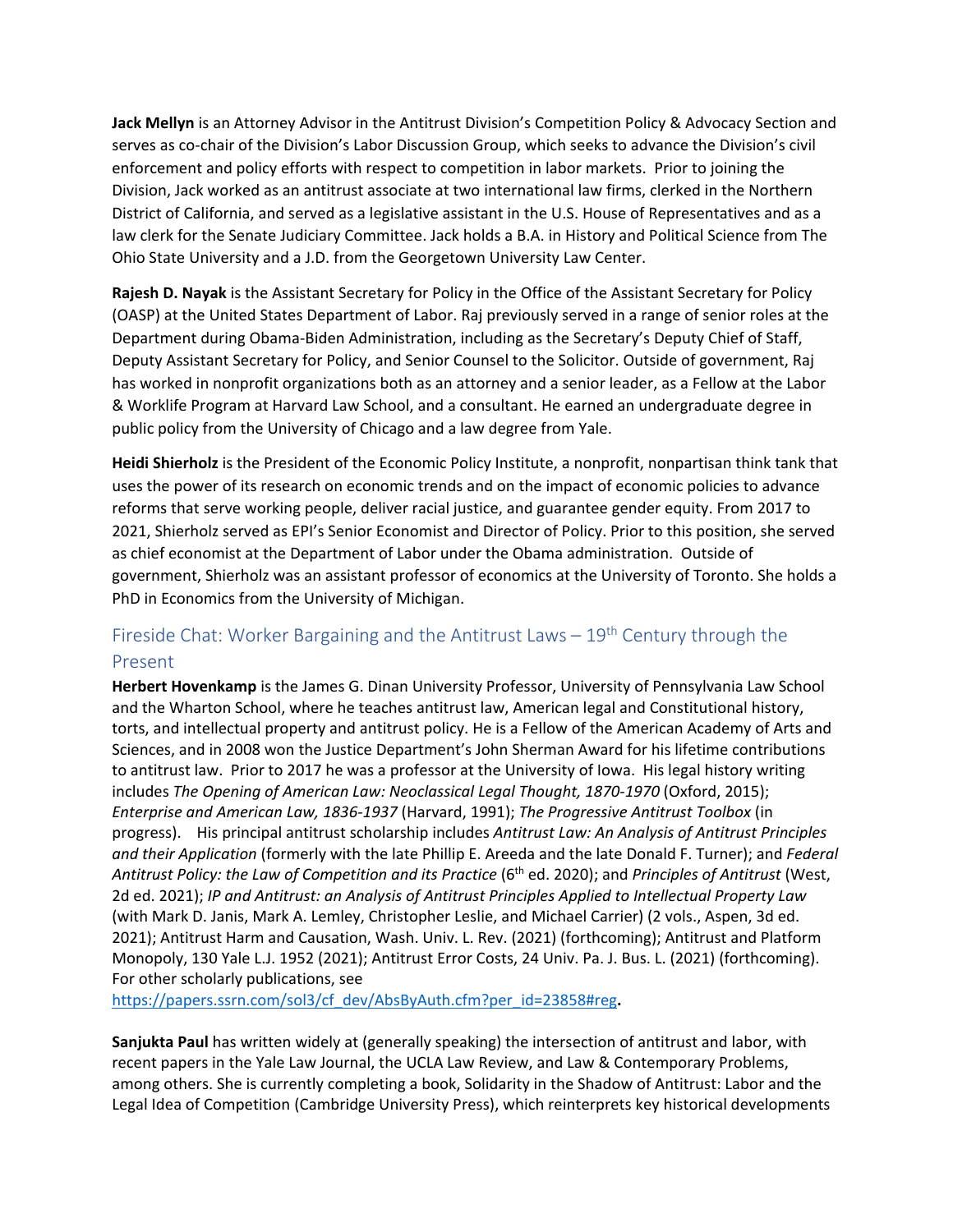in antitrust law viewed in relation to labor and workers; she also co-edited the comparative Cambridge Handbook of Labor in Competition Law, due out in a few months. She earned her J.D. from Yale Law School; clerked on the Ninth Circuit Court of Appeals; and practiced for several years as a public interest lawyer in Los Angeles, focusing on labor and civil rights issues. She is assistant professor of law at Wayne State, and has also served as a visiting professor at Minnesota and Fordham.

**Andrew Schupanitz** is a trial attorney in the San Francisco Office of the U.S. Department of Justice, Antitrust Division. He has worked on both criminal and civil enforcement matters since joining the Division in 2016 as an Honors Attorney, and received an Assistant Attorney General's Award in 2020. Prior to joining the Division, he studied the history of labor and competition law in France. In 2020, he completed his doctoral dissertation, *Revolutionary Competition: Coalitions, Labor, and the Birth of French Antitrust, 1791-1864*. He holds a PhD in History from Stanford University, a JD from Stanford Law School, and a BA from Washington University in St. Louis.

#### Panel VI: Collective Bargaining in the Gig Economy

**Jennifer Abruzzo is** General Counsel for the National Labor Relations Board. The General Counsel, appointed by the President to a 4-year term, is independent from the Board and is responsible for the investigation and prosecution of unfair labor practice cases and for the general supervision of the NLRB field offices in the processing of cases. Ms. Abruzzo had previously worked for the NLRB for over two decades, including as Field Attorney, Supervisory Field Attorney, Deputy Regional Attorney, Deputy Assistant General Counsel, Deputy General Counsel, and Acting General Counsel. Immediately prior to her appointment as General Counsel, Ms. Abruzzo served as Special Counsel for Strategic Initiatives for the Communications Workers of America.

**Eric Dunn** is an attorney in the Competition Policy and Advocacy Section at the United Department of Justice Antitrust Division. He has worked on policy issues and investigations related to digital platforms, labor markets, and a variety of other issues. Before coming to the Antitrust Division, Eric worked at the U.S. Attorney's Office for the District of Columbia, the Court of Appeals for the Federal Circuit, and the Eastern District of Texas.

**Gail Levine** is a partner in Mayer Brown's Washington DC office, where she co-leads the firm's global Antitrust & Competition practice. She joined Mayer Brown from the US Federal Trade Commission's (FTC) Bureau of Competition, where she served as a deputy director under Chairman Joseph Simons and Acting Chairwoman Rebecca Slaughter. Gail joined the FTC as a deputy director of the Bureau of Competition in 2018. In this role, she supervised over 100 lawyers in five divisions, handling all aspects of antitrust review. She oversaw a wide variety of merger reviews, anticompetitive conduct investigations and antitrust litigation, particularly in areas such as high-tech, pharmaceuticals, biotech and health care. She helped establish the new Technology Enforcement Division, which investigates anticompetitive conduct in digital markets. Previously, she spent more than a decade in-house. She was one of Uber's top lawyers, working as head of US regulatory affairs and as director for competition, where she counseled senior business and legal executives on emerging competition and regulatory issues. She also served as vice president and associate general counsel at Verizon Communications, where she handled antitrust and IP issues.